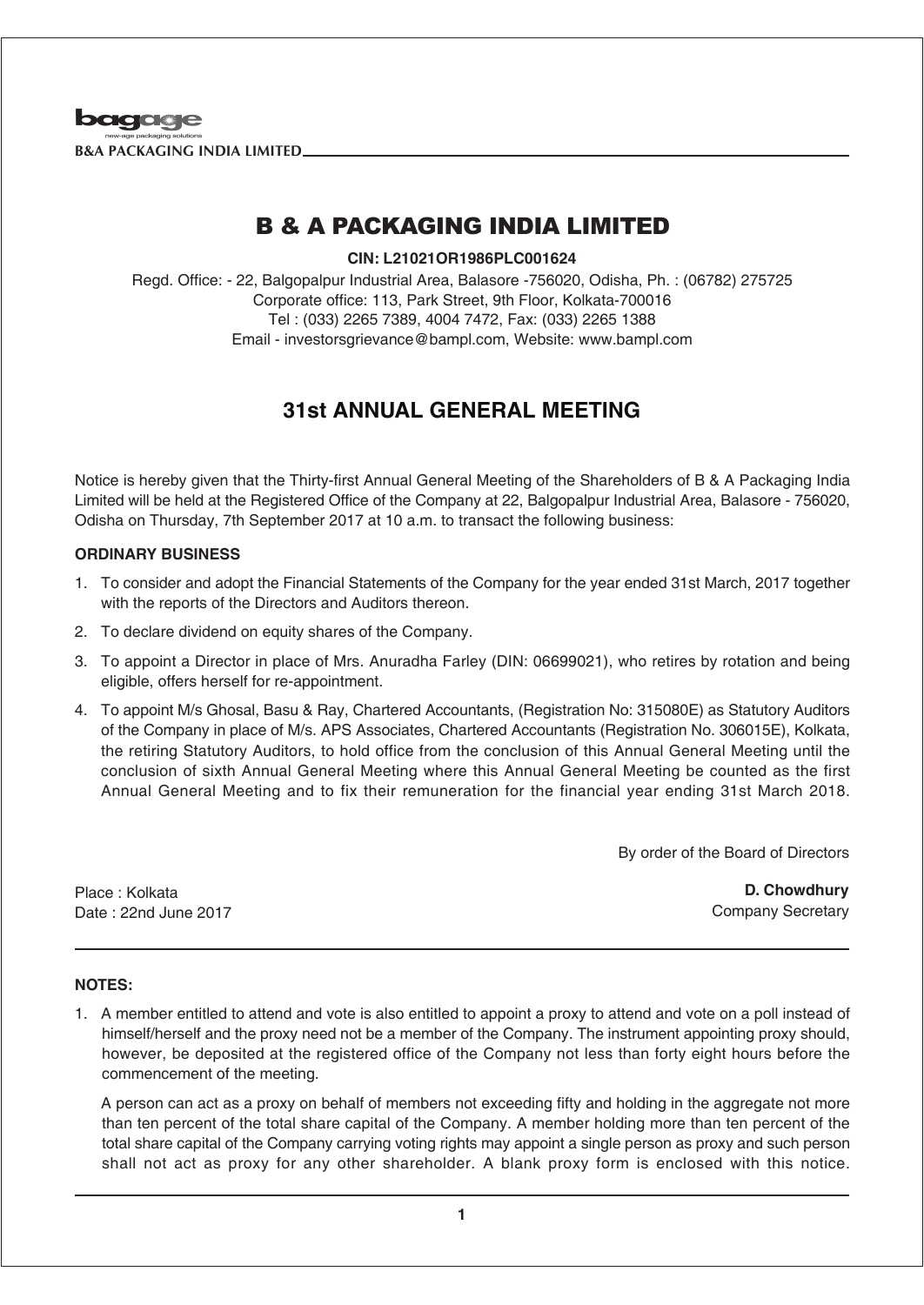

#### **B&A PACKAGING INDIA LIMITED**

Relevant documents referred to in the accompanying notice are open for inspection by the members at the Registered office of the Company on all working days during business hours upto the late of the meeting.

- 2. The Company has set Thursday, 31st August 2017 as 'Record Date' for taking record of the Shareholders of the Company who will be eligible for casting their vote on the resolutions to be passed in the ensuing Annual General Meeting as above, both in remote e-voting and physical mode.
- 3. Pursuant to the provision of section 91 of the Companies Act, 2013, (hereinafter 'the Act') the Register of Members and the Share Transfer Books of the Company shall remain closed from Friday, 1st September 2017 to Thursday 7th September 2017 (both days inclusive).
- 4. The dividend, as recommended by the Board, if declared at the Annual General Meeting (AGM), will be paid, subject to the provisions of Section 126 of the Act' to those member or their mandates whose names appear as members in the Register of Members of the Company after giving effect to valid share transfers in physical form lodged with the Company or its Registrar and Share Transfer Agent(RTA), MCS Share Transfer Agent Ltd, 12/1/5, Manohorpukur Road, Ground Floor, Kolkata - 700 026 on or before Thursday, 31st August 2017.
- 5. Shareholders who are interested in making nominations in respect of their shareholding are requested to submit the necessary form to the RTA of the Company.
- 6. Physical copies of the Notice of the AGM and Annual Report for the year ended 31st March 2017 are being sent to all the Shareholders in the permitted mode alongwith Attendance Slip and Proxy inter-alia indicating the process of remote E-voting whose names stand registered in the Register of Members of the Company as on Friday, 4thAugust 2017. Notice of the AGM, Attendance Slip and Proxy and Annual Report for the financial year ended 31st March 2017 are also available in the Company's website at www.bampl.com.
- 7. Shareholders who have not so far encashed their Dividend Warrants for the Financial Year ended 31st March 2014, 2015 and 2016 may immediately approach the Company's RTA, MCS Share Transfer Agent Ltd, 12/1/5, Manoharpukur Road, Ground Floor, Kolkata-700026 for revalidation of unclaimed Dividend Warrants.
- 8. The Securities and Exchange Board of India has mandated the submission of Permanent Account Number (PAN) by every participant in the securities market. Shareholders can submit their PAN to the Company's RTA.
- 9. In compliance with the provisions of section 108 of the Act' and the rules framed thereunder, the members are provided with the facility to cast their vote electronically, through remote e-voting services provided by Central Depository Services (India) Ltd (CDSL) on the resolutions set forth in this notice.

#### **The instructions for remote e-voting are as under:**

- (i) The voting period begins on Monday, 4th September 2017 at 10 a.m. and will be concluded on Wednesday 6th September 2017 at 5 p.m. During this period Shareholders' of the Company, holding shares as on the cut-off date (record date) on Thursday, 31st August 2017 may cast their vote electronically. The remote e-voting module shall be disabled by CDSL for voting thereafter.
- (ii) Shareholders who have already voted prior to the meeting date would not be entitled to vote at the meeting venue.
- (iii) The Shareholders should log on to the e-voting website www.evotingindia.com
- (iv) Click on "Shareholders' tab".
- (v) Now Enter your User ID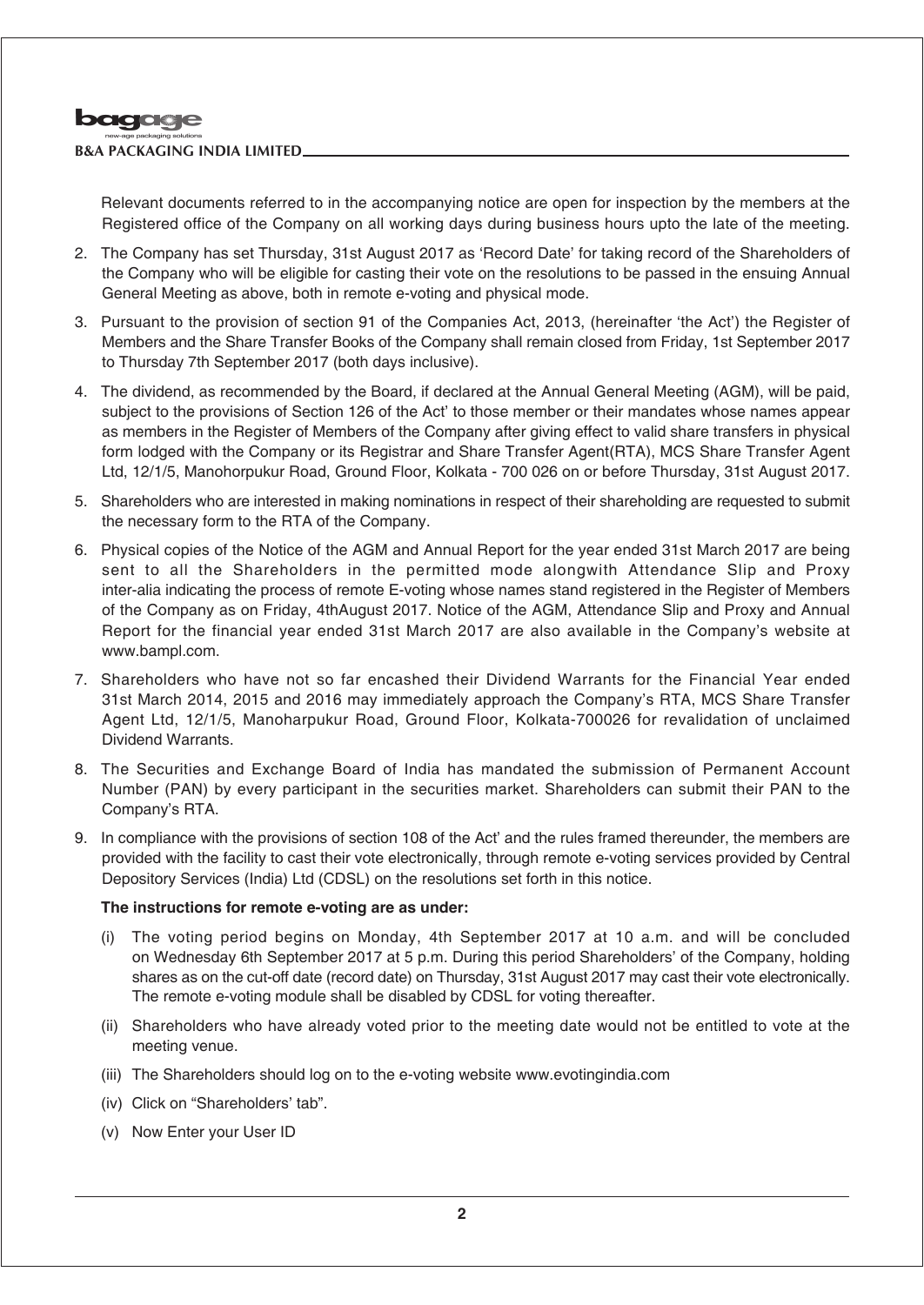

#### **B&A PACKAGING INDIA LIMITED**

User ID: Folio Number registered with the Company.

- (vi) Next enter the Image Verification as displayed and Click on Login.
- (vii) If you are a first time user follow the steps given below:

| <b>PAN</b>                       | Enter your 10 digit alpha-numeric PAN issued by Income Tax Department:                                                                                                                                                                                                                                                                                     |
|----------------------------------|------------------------------------------------------------------------------------------------------------------------------------------------------------------------------------------------------------------------------------------------------------------------------------------------------------------------------------------------------------|
|                                  | • Members who have not updated their PAN with the Company/RTA are requested<br>to use the first two letters of their name and the 8 digits of the sequence<br>number in the PAN Field.                                                                                                                                                                     |
|                                  | • In case the sequence number is less than 8 digits enter the applicable number<br>of 0's before the number after the first two characters of the name in CAPITAL<br>letters. e.g. If your name is Ramesh Kumar with sequence number 1 then<br>enter RA00000001 in the PAN Field. (Please refer 'Electronic Voting Particulars'<br>in the Attendance Slip) |
| Dividend Bank<br>Details OR Date | Enter the Dividend Bank Details or Date of Birth (in dd/mm/yyyy format) as<br>recorded in the Company's records in order to login.                                                                                                                                                                                                                         |
| of Birth(DOB)                    | If both the details are not recorded with the Company please enter the member's<br>folio number in the dividend bank details field as mentioned in instruction (v).                                                                                                                                                                                        |

- (viii) After entering these details appropriately, click on "SUBMIT" tab.
- (ix) Members will then directly reach the Company selection screen.
- (x) Click on the EVSN for the relevant B AND A PACKAGING INDIA LIMITED on which you choose to vote.
- (xi) On the voting page, you will see "RESOLUTION DESCRIPTION" and against the same the option "YES/NO" for voting. Select the option YES or NO as desired. The option YES implies that you assent to the Resolution and option NO implies that you dissent to the Resolution.
- (xii) Click on the "RESOLUTIONS FILE LINK" if you wish to view the entire Resolution details.
- (xiii) After selecting the Resolution if you have decided to vote on, click on "SUBMIT". A confirmation box will be displayed. If you wish to confirm your vote, click on "OK", else to change your vote, click on "CANCEL" and accordingly modify your vote.
- (xiv) Once you "CONFIRM" your vote on the resolution, you will not be allowed to modify your vote.
- (xv) You can also take a print of the votes cast by clicking on "Click here to print" option on the Voting page.
- (xvi) Shareholders can also cast their vote using CDSL's mobile application m-voting available for android based mobiles. The m-voting app can be downloaded from Google Play. Apple and Windows phone users can download the app from the App store and Windows phone store respectively. Please follow the instructions as promoted by the mobile app while voting on your mobile.
- (xvii) Note for Non Individual Shareholders and Custodians
	- Non-Individual Shareholders (i.e. other than Individuals, HUF, and NRI etc.) and Custodian are required to log on to www.evotingindia.com and register themselves as Corporates.
	- A scanned copy of the Registration Form bearing the stamp and sign of the entity should be emailed to helpdesk.evoting@cdslindia.com
	- After receiving the login details a Compliance User should be created using the admin login and password. The Compliance User would be able to link the account(s) for which they wish to vote on.
	- The list of accounts linked in the login should be mailed to helpdesk.evoting@cdslindia.com and on approval of the accounts they would be able to cast their vote.
	- A scanned copy of the Board Resolution and Power of Attorney (POA) which they have issued in favour of the Custodian, if any, should be uploaded in PDF format in the system for the scrutinizer to verify the same.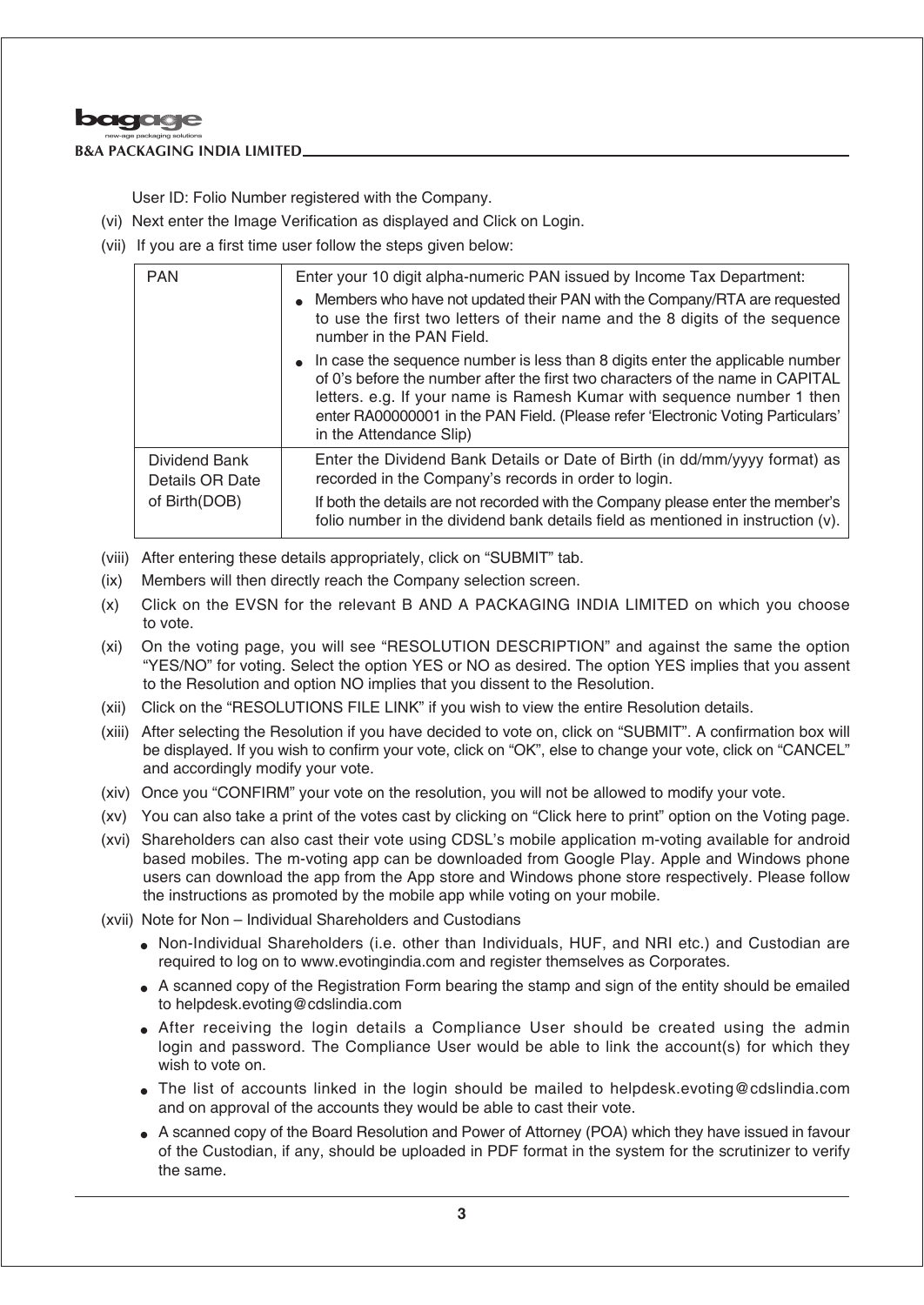

#### **B&A PACKAGING INDIA LIMITED**

In case you have any queries or issues regarding remote e-voting, you may refer the Frequently Asked Questions ("FAQs") and e-voting manual available at www.evotingindia.com under help section or write an email to helpdesk.evoting@cdslindia.com.

(xviii) Other instructions on remote e-voting

- (a) The remote e-voting period commences on Monday, 4th September 2017 at 10 a.m. and concludes on Wednesday, 6th September 2017 at 5 p.m. During this period, Shareholders may cast their vote electronically. The remote e-voting module will be disabled by CDSL for voting thereafter. Once the vote on resolution is casted by a shareholder, he shall not be allowed to change it subsequently.
- (b) The voting rights of the Shareholder will be in proportion of their shares as on Thursday, 31st August 2017 to the paid up equity share capital of the Company. However, any person who acquire share(s) and become a member after dispatch of notice and held share(s) as on "cut off" date may obtain the sequence number of remote e-voting by sending a request to the Company's RTA at mcssta@rediffmail.com
- (c) Provision of electronic voting will not be extended during the AGM, however those members who have not casted their vote through remote e-voting will be allowed to vote on poll. Those members who have exercised their voting through remote e-voting prior to the meeting may participate in the AGM but will not be entitled to vote on poll during the meeting.
- (d) Mr. Ashok Kumar Daga, Practicing Company Secretary, (Membership no. FCS 2699) has been appointed as the 'Scrutinizer' to scrutinize the remote e-voting process in a fair and transparent manner.
- (e) The Scrutinizer will make his report of the votes casted in favour or against, if any, to the Chairman of the AGM or a person authorised by him on Friday, 8th September 2017 and he shall declare the result of the voting forth with.
- (f) The results declared along-with the Scrutinizer's Report shall be placed on the Company's website www.bampl.com and will be available in the website of CDSL and will be communicated to BSE Ltd., where the shares of the Company are listed.
- 10. In the ensuing AGM Mrs. Anuradha Farley, Director retires by rotation and being eligible offers herself for reappointment. Mrs. Anuradha Farley, born in Assam in 1954, took over from her late father as Chairman of the Board of Directors of B & A Packaging India Limited on 13th November 2013. Mrs. Farley is a UK citizen and a Person of Indian Origin (PIO). She attended Woodstock School, Mussoorie from 1964 (F.I.T) from 1978 to 1981. She graduated from F.I.T. Summa cum Laude and was runner up for valedictorian. She has held five solo art exhibitions in Tokyo (1988), Hong Kong (1990 and 1992) and London (1994 to 1997). Her fashion illustrations have appeared in the New York Times and Women's Wear daily and she also illustrated a book on executive women's fashion in New York City in 1992.



#### **Route Map of the Venue of Annual General Meeting**